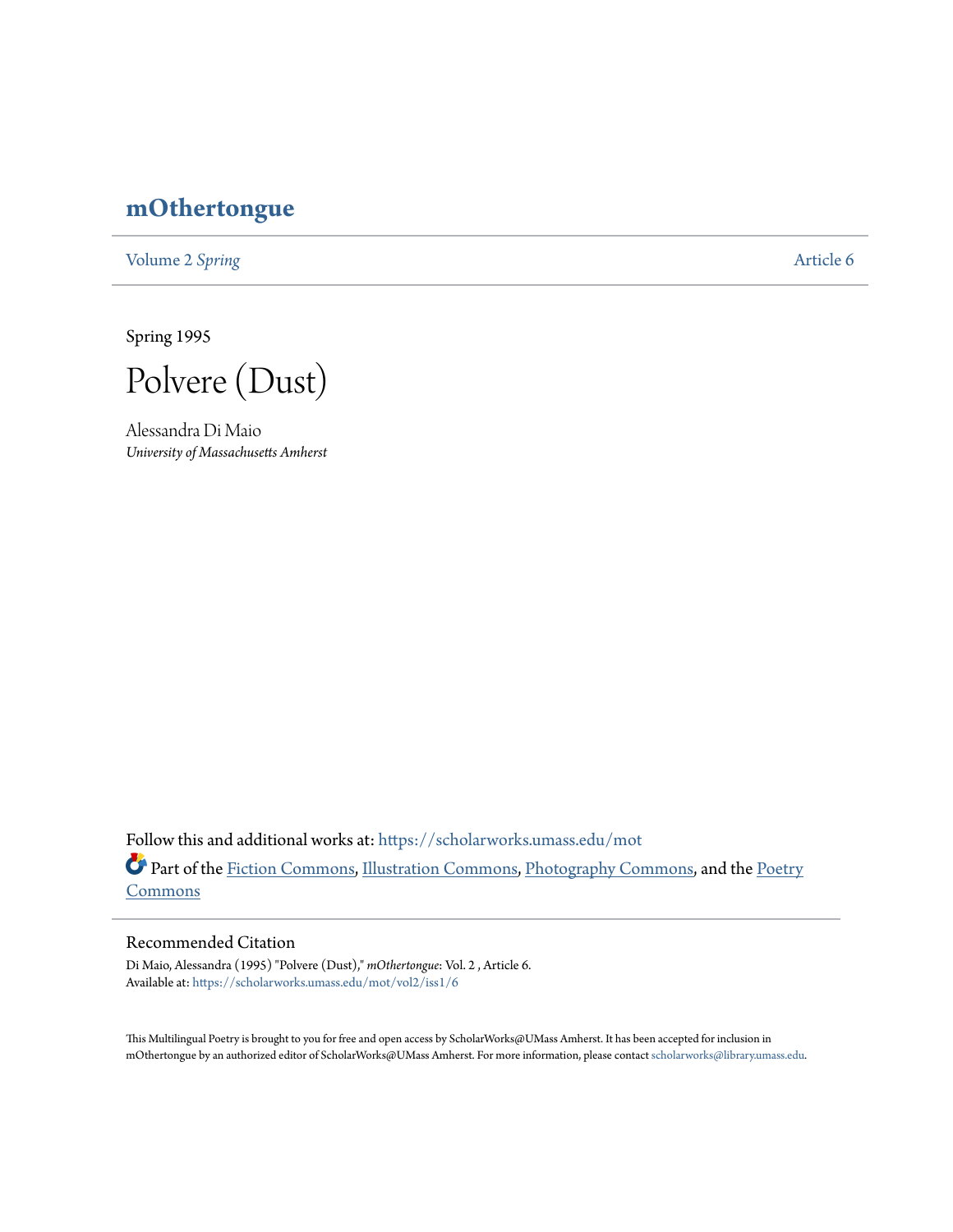### Dust

No faces are in the continuum, neither smiling nor melancholic: a cry alone, black, deflagrating. It bursts out. Splits into atoms, the harsh core scatters and spreads perpetual shocks. Whistles every splinter of gold, and spurts out crazy, fast, in inebriated orbits that bang and hug.

Infinitesimal masses of light, disorientated, <sup>I</sup> observe.

#### Dizzy

in my continuum, <sup>I</sup> roam time, random: my walk gets blocked up by incorporeal bars. Among catapults, bouncing, <sup>I</sup> crash and go on.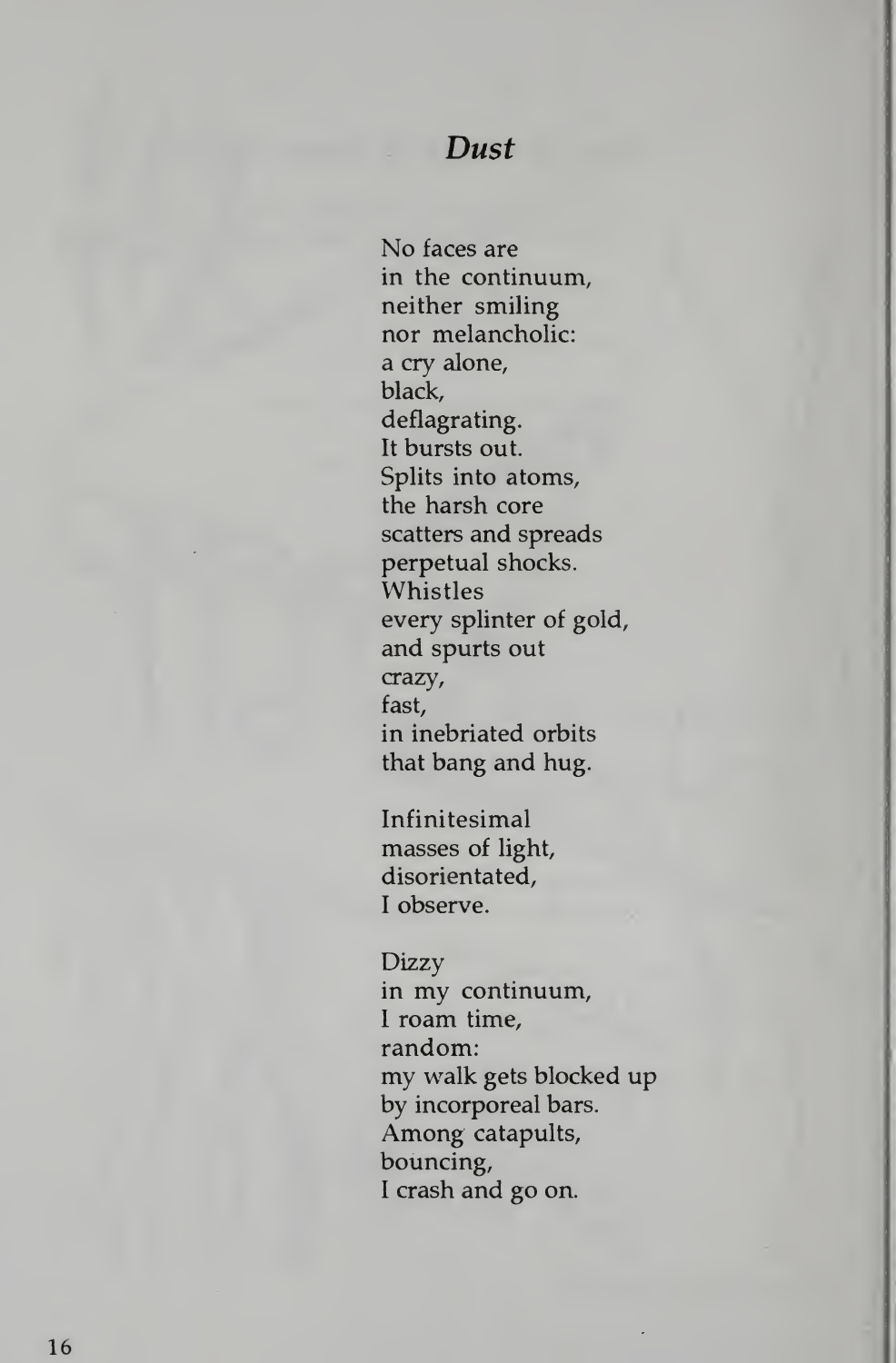## Polvere

Non ci cono facce in un continuum, né sorridenti né malinconiche: un solo urlo nero, deflagrante. Scoppia. Gia scisso in atomi, il duro nocciolo si sperde e spande in perpetue scosse. Sibila ogni frammento d'oro, e schizzo pazzo, velocissismo, in ebbre orbitc che sbattono e s'abbracciano.

Infinitesime masse di luce, disorientata, osservo.

Tra le vertigini del mio continuum spazio nel tempo: spranghe incorporee bloccano il mio cammino. Rimbalzo, tra capulte. Risbatto e avanzo.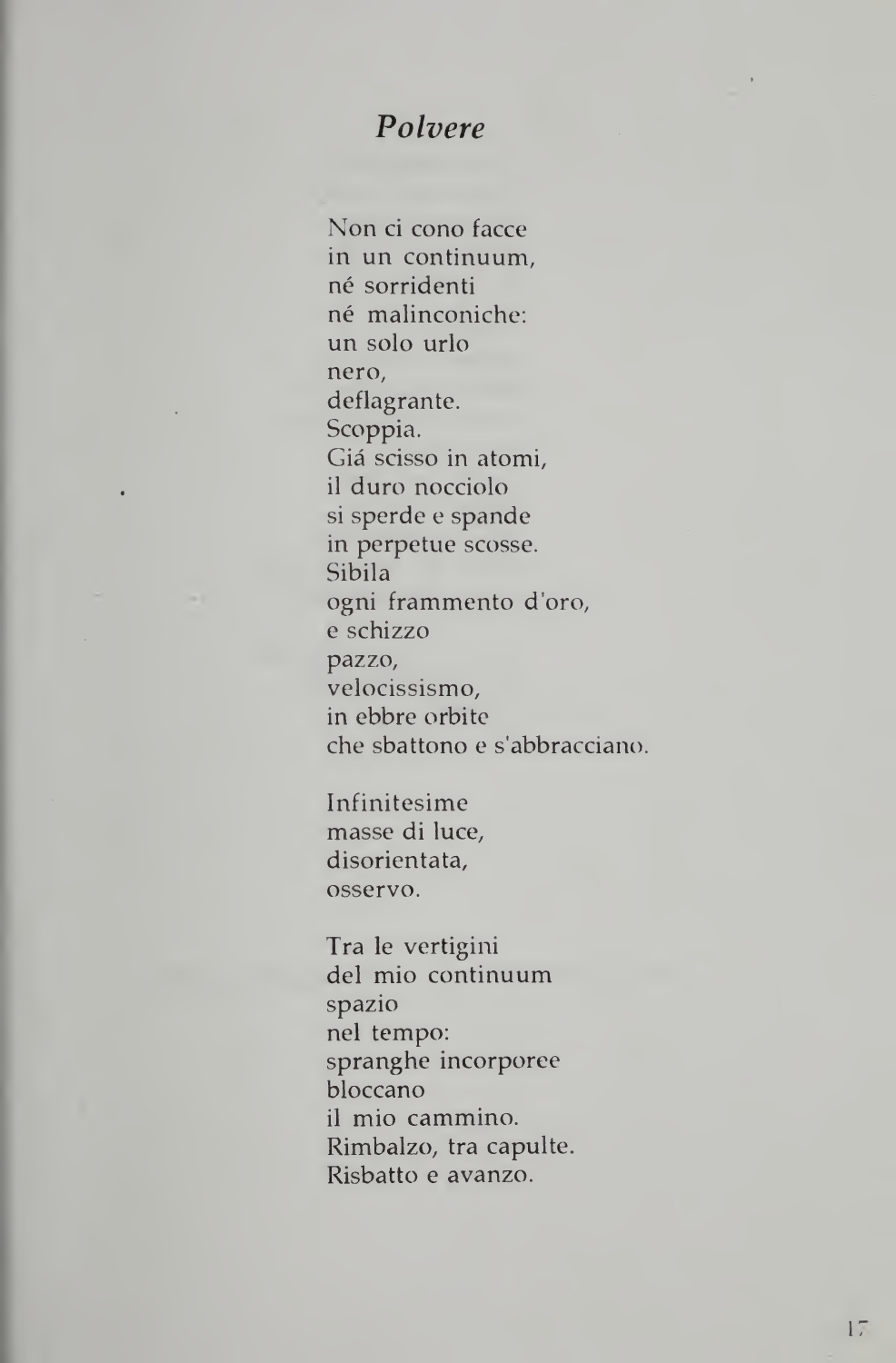On my barycentre <sup>I</sup> rotate and revolve, still standing up for another clash. By myself, iron grids <sup>I</sup> unblock. <sup>I</sup> open up shortcuts, in my sober illusion of plain straight lines: at my back <sup>I</sup> hear them shut. Then <sup>I</sup> hover, for a second alone, above the alluring buzz of my solar spectrum.

And, strangely enough, my dull blind flight stunned again <sup>I</sup> start.

Alessandra Di Maio